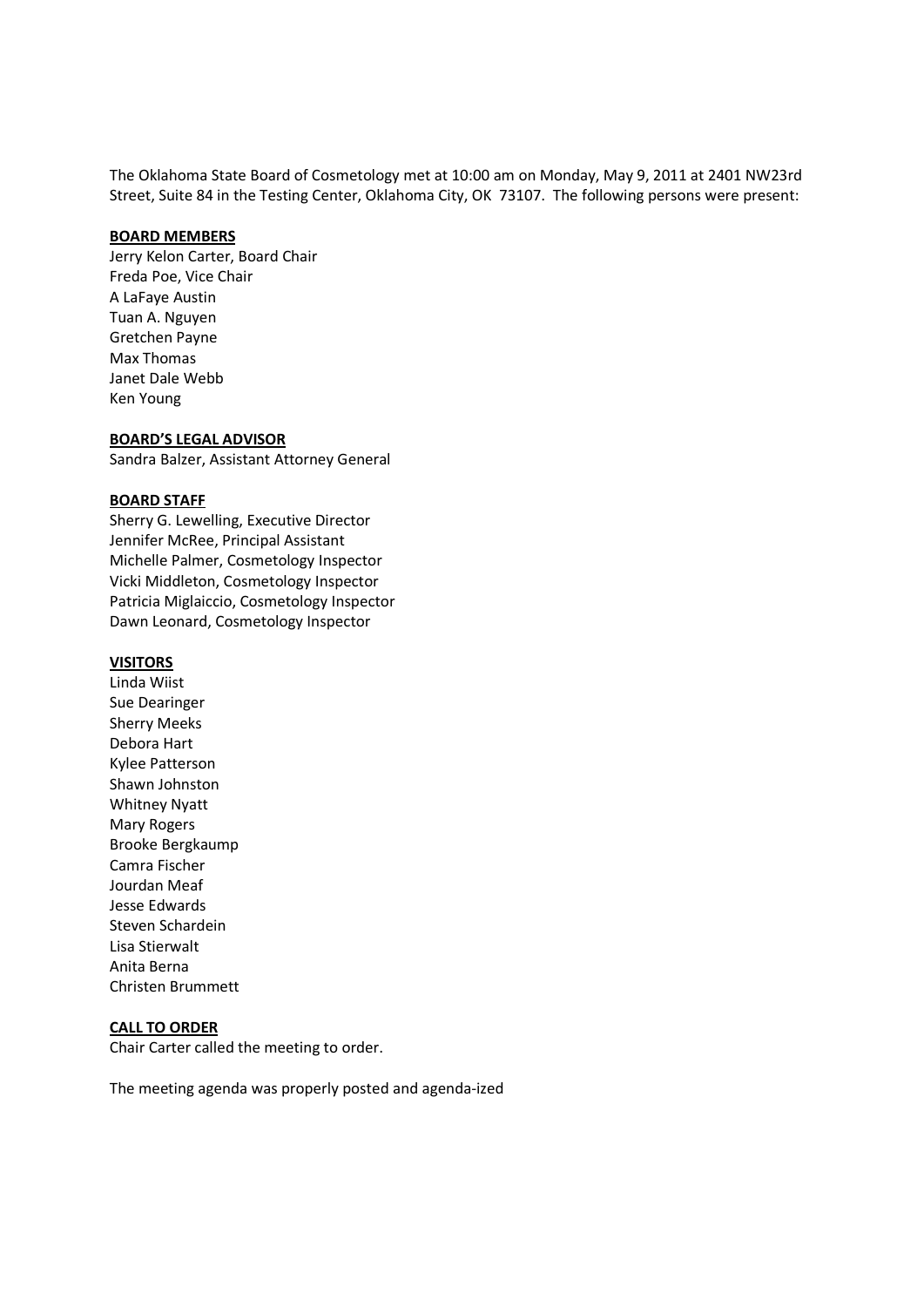## **ROLL CALL**

Quorum was established with roll call. The following persons answered roll call: Carter, Poe, Austin, Nguyen, Payne, Thomas, Webb and Young. (Bill Helton was not present)

## **OPPORTUNITY FOR THE BOARD TO RECEIVE PUBLIC COMMENT – EACH SPEAKER IS LIMITED TO THREE MINUTES**

Brooke Bergkaump asked the Board "How do you see the Board changing when the Barbers combine with the Cosmetology Board?"

Mr. Carter stated that this has not happened and no legislation has passed yet for this to happen.

## **BOARD DISCUSSION AND POSSIBLE ACTION RE: FINANCIAL STATEMENT FOR JANUARY TO APRIL 2011 – RILEY SHAULL, OFFICE OF STATE FINANCE**

Laura Swingle from the Office of State Finance presented the financial statement to the Board addressing questions for clarification and understanding.

A motion was made by Mr. Young and seconded by Mr. Nguyen to approve the January to April 2011 Financial Statement.

VOTING: Poe, yes; Austin, yes; Nguyen, yes; Payne, yes; Thomas, yes; Webb, yes; Young, yes. Motion passed.

# **BUDGET COMMITTEE REPORT – GRETCHEN PAYNE, CHAIR**

Ms. Payne reported that the Budget Committee met in April and again this morning and has been working with staff and the Office of State Finance on the FY 2012 Budget.

## **BOARD DISCUSSION AND POSSIBLE ACTION RE: APPROVAL OF FY 2012 BUDGET**

Laura Swingle from the Office of State Finance presented the FY 2012 Budget to the Board addressing questions for clarification and understanding.

Ms. Payne stated that the Committee was recommending the Board accept and approve the FY2012. A motion was made by Ms. Payne and seconded by Mr. Thomas to approve the FY 2012 Budget as presented.

VOTING: Poe, yes; Austin, yes; Nguyen, yes; Payne, yes; Thomas, yes; Webb, yes; Young, yes. Motion passed.

## **BOARD DISCUSSION AND POSSIBLE ACTION RE: APPROVAL OF MARCH 14, 2011 BOARD MEETING MINUTES**

A motion was made by Mr. Young and seconded by Ms. Payne to approve the minutes of the March 14, 2011 Board meeting.

VOTING: Poe, yes; Austin, yes; Nguyen, yes; Payne, yes; Thomas, yes; Webb, yes; Young, yes. Motion passed.

(Mr. Young left the meeting.)

## **LEGISLATIVE COMMITTEE REPORT – BILL HELTON, CHAIR**

Chair Carter updated the Board regarding Senate Bill 772 and House Bill 1601.

#### Page 2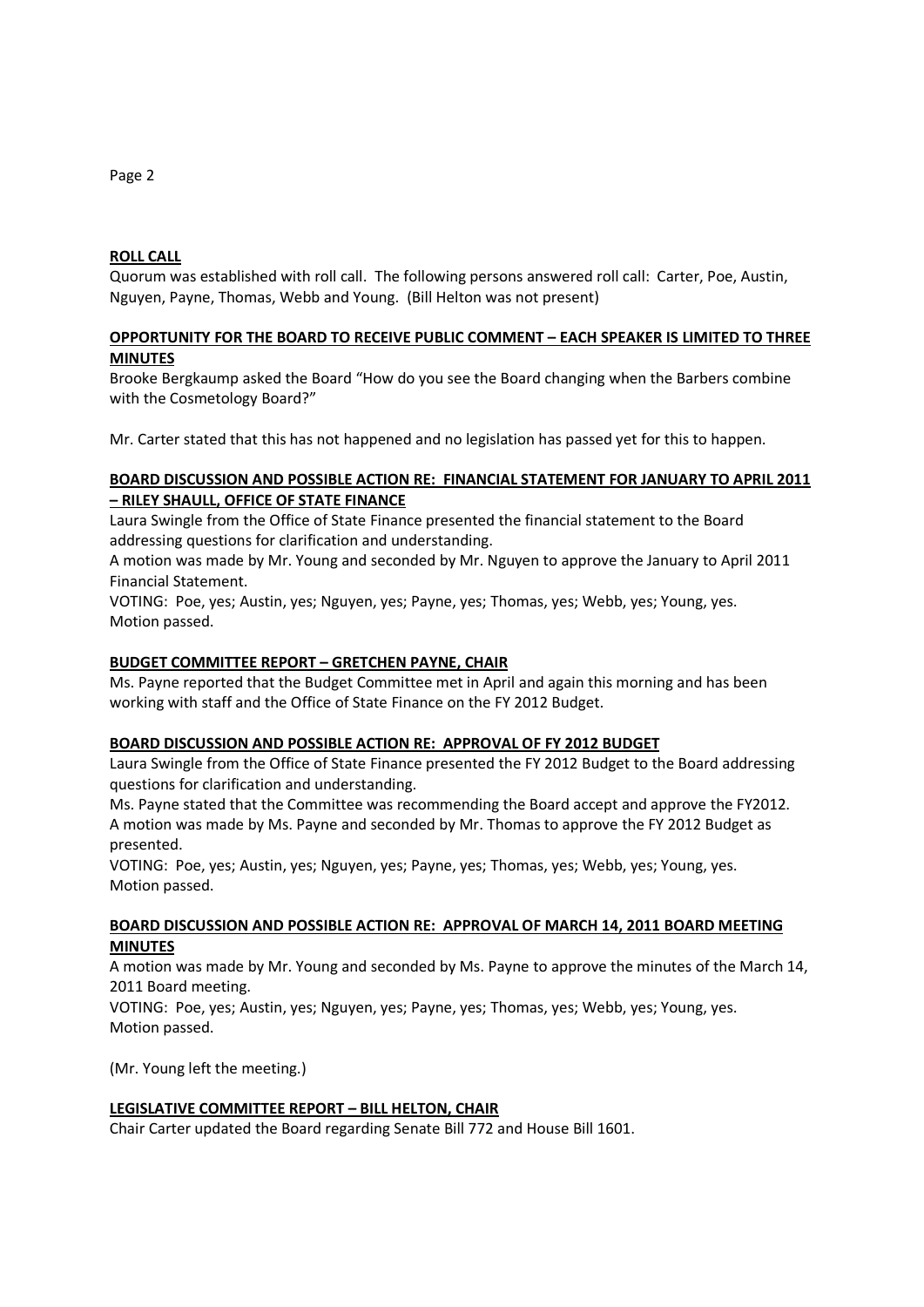# **DIRECTOR'S REPORT – SHERRY G. LEWELLING, DIRECTOR**

Ms. Lewelling provided the Board with a written report. She told of the new hotel available to accommodate Board members in Oklahoma City, Employee Appreciation Day plans, progress of on line renewal, progress of job reclassification for Inspectors and CLEAR Conference for Inspectors. She also provided the Board with her NIC Region meeting report.

# **BOARD DISCUSSION AND POSSIBLE ACTION RE: APPROVAL OF CONTRACT FOR LEGAL SERVICES FOR FY 2012 WITH THE ATTORNEY GENERAL'S OFFICE**

A motion was made by Ms. Webb and seconded by Ms. Austin to approve the contract for legal services for FY 2012 with the Attorney General's office.

VOTING: Poe, yes; Austin, yes; Nguyen, yes; Payne, yes; Thomas, yes; Webb, yes. Motion passed.

## **NIC REGIONAL MEETING – REPORT FROM DELEGATES**

Ms. Poe stated that she learned about fraudulent documents, specifically diplomas and GEDs and what can be done if it is discovered if these have been submitted.

Chair Carter stated that test security and standards for sanitation and health and keeping updated on issues such as these at these conferences is so important.

Ms. Austin stated that she is always impressed to learn that Oklahoma has such efficient security of our exams and the use of our camera systems to monitor exams that we don't have so many problems with breeches in security of the test.

## **BOARD DISCUSSION AND POSSIBLE ACTION RE: APPROVAL OF DELEGATES TO ATTEND NIC NATIONAL CONFERENCE, FORT LAUDERDALE, FL, AUGUST 27-29, 2011**

A motion was made by Ms. Poe and seconded my Mr. Thomas to approve travel to the NIC National Conference in Fort Lauderdale, FL for those delegates interested in attending. VOTING: Poe, yes; Austin, yes; Nguyen, yes; Payne, yes; Thomas, yes; Webb, yes. Motion passed.

# **NEW BUSINESS NOT KNOWN OR WHICH COULD NOT HAVE BEEN REASNABLY FORESEEN PRIOR TO POSTING OF MEETING AGENDA – 25 O.S. § (A)(9)**

No new business was heard.

## **BOARD ADJOURNMENT**

Chair Carter announced the meeting to be adjourned.

Page 3